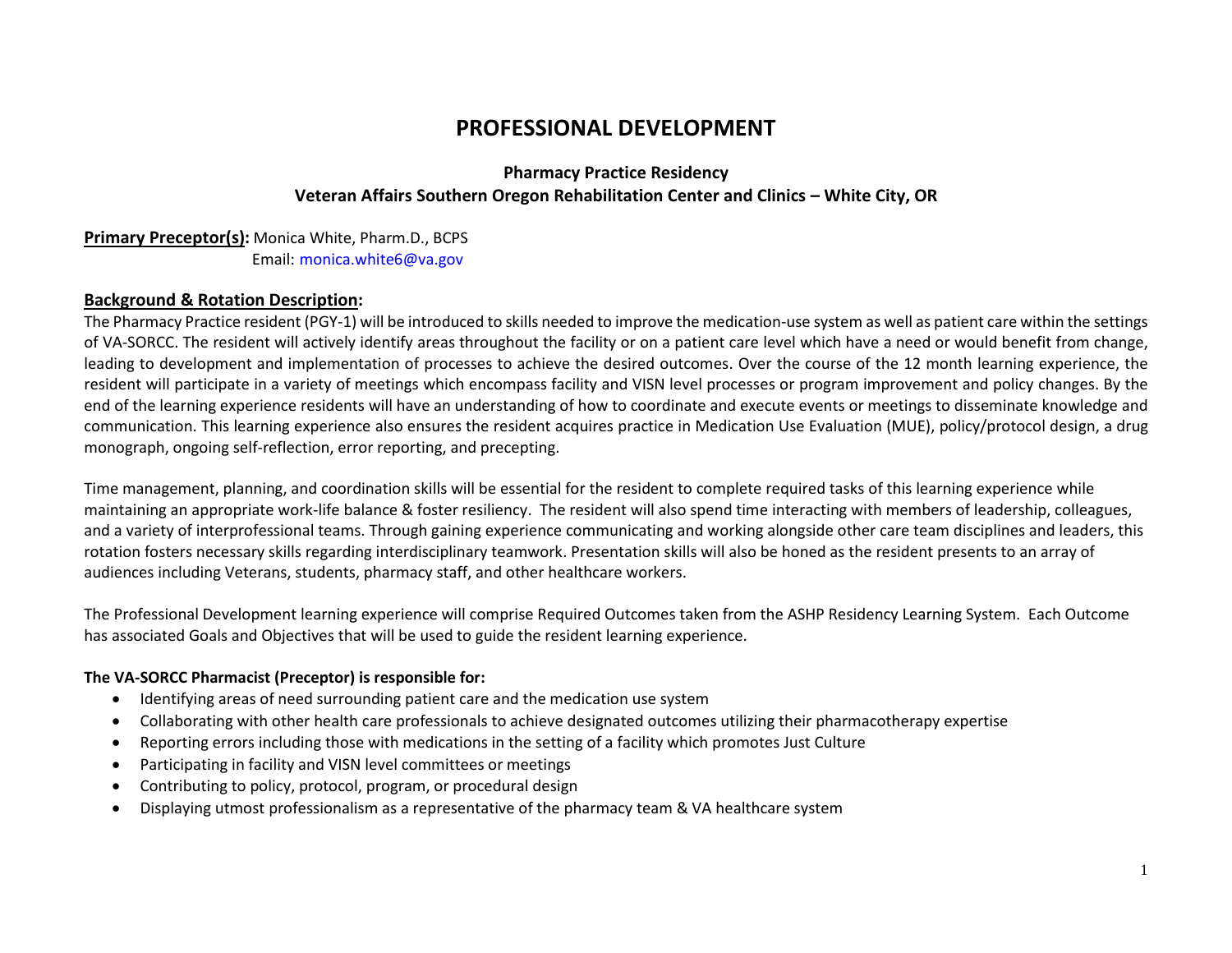### **The pharmacy resident is responsible for:**

- Reviewing and meeting the goals and objectives of this rotation/fulfilling outlined requirements to demonstrate competence
- Understanding the healthcare system design in regards to policy and managing programs
- Display knowledge of safe medication use systems and abide by VA and pharmacy standards
- Acting in a responsible and professional manner as a representative of the pharmacy team & VA healthcare system

*Length/Site:* Year-long longitudinal

*Hours:* Variable and often time is spent outside of core/weekly learning experience work hours

# **Required Outcomes and Educational Goals/Objectives:**

| <b>Goals and Objectives</b> |                                                                                                         | <b>Activities</b>                                                                                                                                       |  |
|-----------------------------|---------------------------------------------------------------------------------------------------------|---------------------------------------------------------------------------------------------------------------------------------------------------------|--|
| <b>Competency Area R1</b>   | <b>Patient care</b>                                                                                     |                                                                                                                                                         |  |
| Goal R1.3                   | Prepare, dispense, and manage medications to support safe and effective drug therapy for patients       |                                                                                                                                                         |  |
| <b>Objective R1.3.2</b>     | (Applying) Manage aspects of the<br>medication-use process related to<br>formulary management           | Completion of required monthly FER/PADR reviews                                                                                                         |  |
| <b>Competency Area R2</b>   | <b>Advancing Practice and Improving Patient Care</b>                                                    |                                                                                                                                                         |  |
| Goal R2.1                   | Demonstrate ability to manage formulary and medication-use processes, as applicable to the organization |                                                                                                                                                         |  |
| <b>Objective R2.1.1</b>     | (Creating) Prepare a drug class<br>review, monograph, treatment<br>guideline, or protocol               | Develop an informational or procedural project that will inform policy at the facility level                                                            |  |
| <b>Objective R2.1.2</b>     | (Applying) Participate in a<br>medication-use evaluation                                                | Participate in a Medication Use Evaluation (MUE) process at VA SORCC and present to<br>P&T or other appropriate facility level meeting(s)               |  |
| Objective R2.1.3            | (Analyzing) Identify opportunities<br>for improvement of the<br>medication-use system                   | Analyzing Identify changes needed to improve patient care and/or the medication-use<br>system by designing/coordinating Veteran health event/educations |  |

# *Year-Long Longitudinal Rotation Experience:*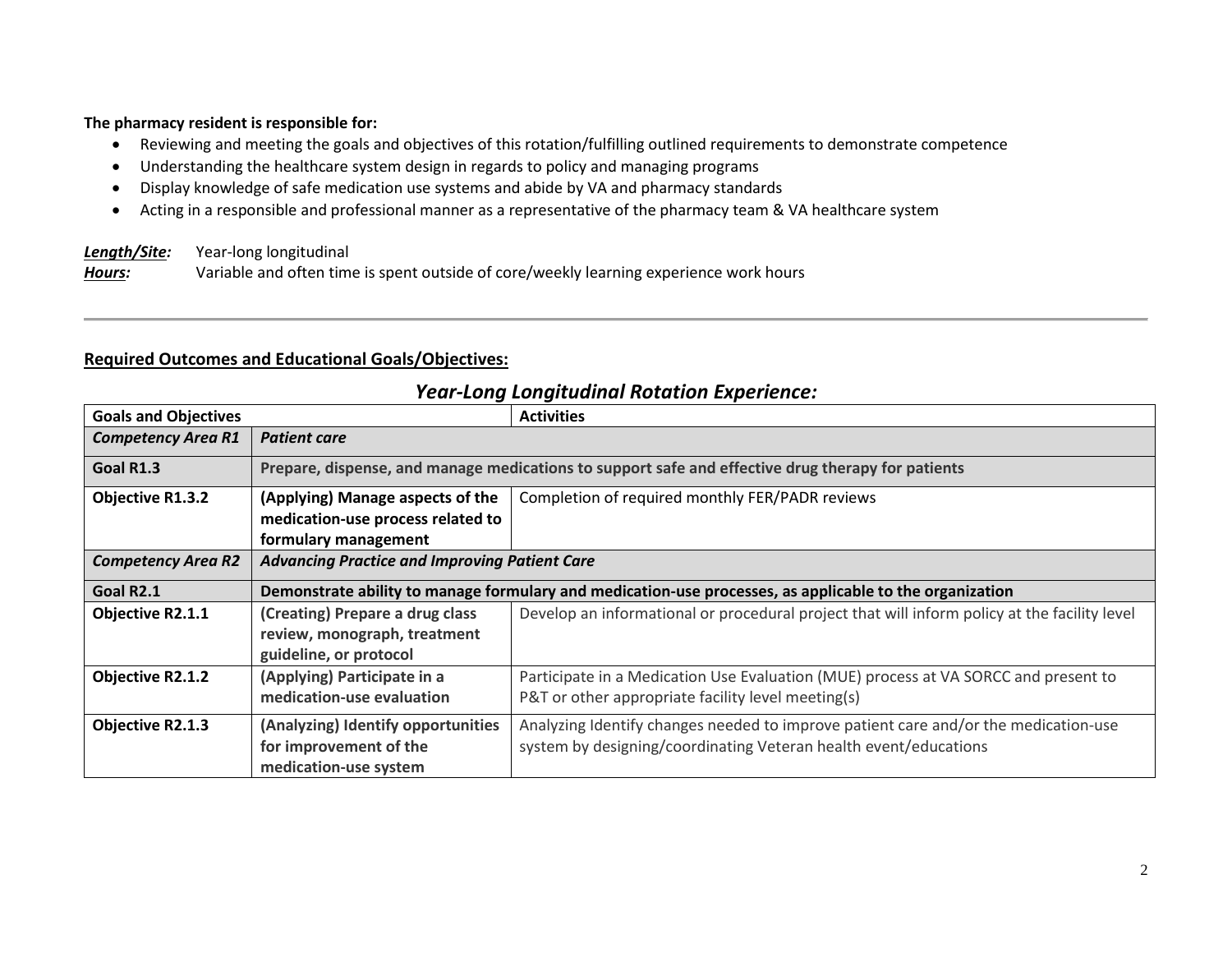| <b>Objective R2.1.4</b>   | (Applying) Participate in<br>medication event reporting and | Enter a report into JPSR when appropriate, review reports and discuss with Medication<br>Mishap Team (MMT)                    |  |  |
|---------------------------|-------------------------------------------------------------|-------------------------------------------------------------------------------------------------------------------------------|--|--|
|                           | monitoring                                                  |                                                                                                                               |  |  |
| Goal R2.2                 |                                                             | Demonstrate ability to evaluate and investigate practice, review data, and assimilate scientific evidence to improve patient  |  |  |
|                           | care and/or the medication-use system                       |                                                                                                                               |  |  |
|                           |                                                             |                                                                                                                               |  |  |
| <b>Objective R2.2.1</b>   | (Analyzing) Identify changes                                | Medication reconciliation between primary care & community care visit, hospitalization,                                       |  |  |
|                           | needed to improve patient care                              | or transition from Assisted Living Facility (ALF)/ Skilled Nursing Facility (SNF) are                                         |  |  |
|                           | and/or the medication-use                                   | completed and documented in timely fashion. Place consults for other disciplines if                                           |  |  |
|                           | system                                                      | needed. Mitigate care among various providers including in the General Medicine setting.                                      |  |  |
| <b>Objective R2.2.2</b>   | (Creating) Develop a plan to                                | Develop a plan to improve the patient care and/or the medication-use system by                                                |  |  |
|                           | improve the patient care and/or                             | designing/coordinating Veteran health event/educations                                                                        |  |  |
|                           | the medication-use system                                   |                                                                                                                               |  |  |
| <b>Competency Area R3</b> | <b>Leadership and Management</b>                            |                                                                                                                               |  |  |
| Goal R3.1                 | Demonstrate leadership skills                               |                                                                                                                               |  |  |
|                           |                                                             |                                                                                                                               |  |  |
| Objective R3.1.1          | (Applying) Demonstrate personal,                            | Arrange & direct CPS interdisciplinary team member meetings to demonstrate                                                    |  |  |
|                           | interpersonal, and teamwork                                 | interpersonal & teamwork skills for effective leadership                                                                      |  |  |
|                           | skills critical for effective                               |                                                                                                                               |  |  |
|                           | leadership                                                  |                                                                                                                               |  |  |
| <b>Objective R3.1.2</b>   | (Applying) Apply a process of on-                           | Utilize self-reflection to plan for future improvement and success at quarterly                                               |  |  |
|                           | going self-evaluation and                                   | development reviews                                                                                                           |  |  |
|                           | personal performance                                        |                                                                                                                               |  |  |
|                           | improvement                                                 |                                                                                                                               |  |  |
| Goal R3.2                 | <b>Demonstrate management skills</b>                        |                                                                                                                               |  |  |
|                           |                                                             |                                                                                                                               |  |  |
| <b>Objective R3.2.4</b>   | (Applying) Manages one's own                                | Demonstrates time management skills by complying with duty hours policy                                                       |  |  |
|                           | practice effectively                                        |                                                                                                                               |  |  |
| <b>Competency Area R4</b> | <b>Teaching, Education, and Dissemination of Knowledge</b>  |                                                                                                                               |  |  |
| Goal R4.1                 |                                                             | Provide effective medication and practice-related education to patients, caregivers, health care professionals, students, and |  |  |
|                           | the public (individuals and groups)                         |                                                                                                                               |  |  |
| <b>Objective R4.1.1</b>   | (Applying) Design effective                                 | Incorporates effective educational activities for required presentations over the course of                                   |  |  |
|                           | educational activities                                      | the year (continuing education, patient class/educations, staff meetings, journal clubs,                                      |  |  |
|                           |                                                             | etc.)                                                                                                                         |  |  |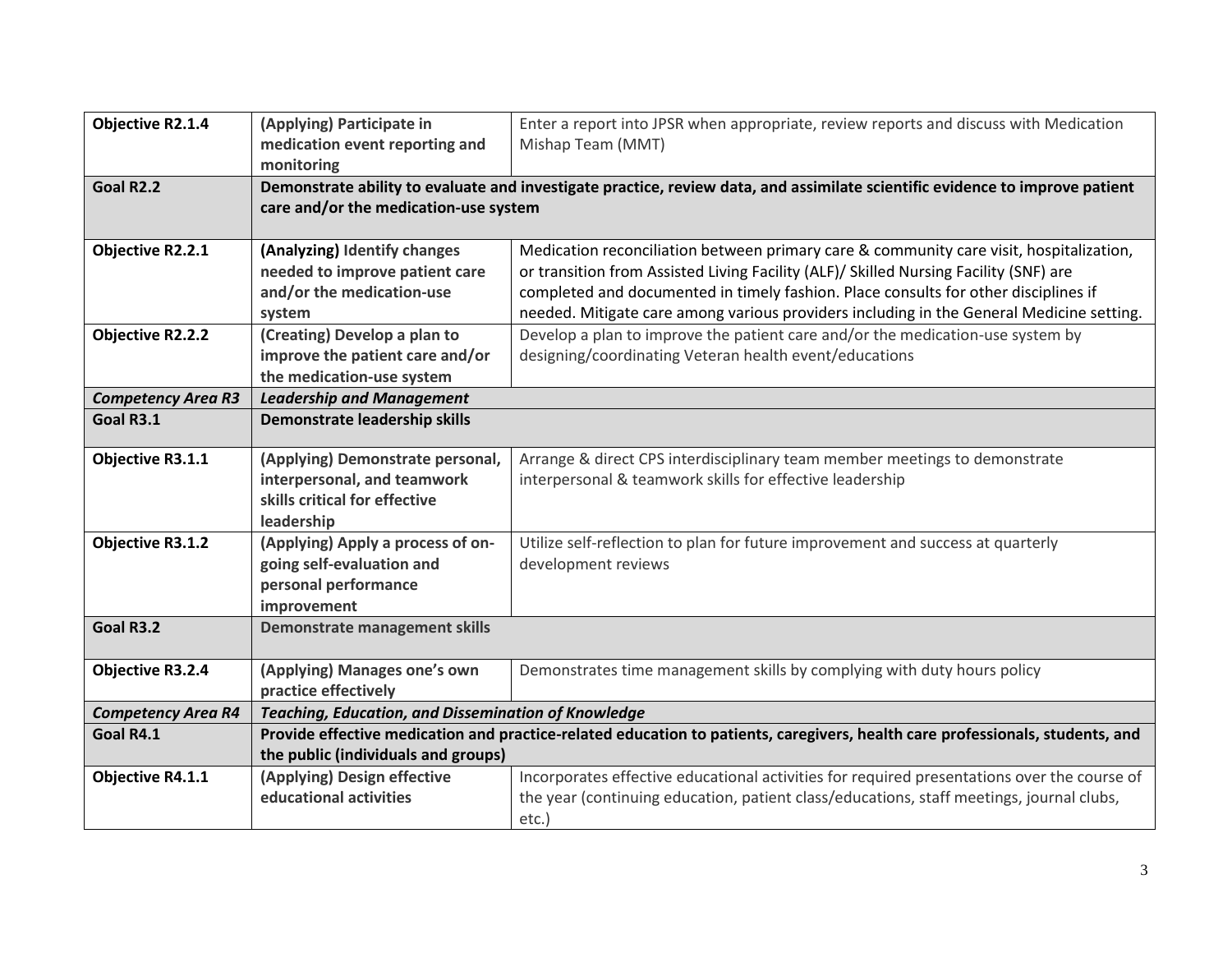| <b>Objective R4.1.2</b> | (Applying) Use effective                                                                                                 | Displays effective presentation & teaching skills for required presentations over the       |  |
|-------------------------|--------------------------------------------------------------------------------------------------------------------------|---------------------------------------------------------------------------------------------|--|
|                         | presentation and teaching skills                                                                                         | course of the year (continuing education, patient class/educations, staff meetings, journal |  |
|                         | to deliver education                                                                                                     | clubs, etc.)                                                                                |  |
| <b>Objective R4.1.3</b> | (Applying) Use effective written                                                                                         | Displays effective written communication such as handouts, powerpoints, email or other      |  |
|                         | communication to disseminate                                                                                             | platforms for required presentations over the course of the year (continuing education,     |  |
|                         | knowledge                                                                                                                | patient class/educations, staff meetings, journal clubs, etc.)                              |  |
| Objective R4.1.4        | (Applying) Appropriately assess<br>Assesses effectiveness of presentation & teaching skills via survey/before & after    |                                                                                             |  |
|                         | effectiveness of education                                                                                               | knowledge assessments, or audience input for required presentations over the course of      |  |
|                         |                                                                                                                          | the year (continuing education, patient class/educations, staff meetings, journal clubs,    |  |
|                         |                                                                                                                          | etc.)                                                                                       |  |
| Goal R4.2               | Effectively employs appropriate preceptor roles when engaged in teaching students, pharmacy technicians or fellow health |                                                                                             |  |
|                         | care professionals                                                                                                       |                                                                                             |  |
| <b>Objective R4.2.1</b> | (Analyzing) When engaged in                                                                                              | When appropriate resident selects appropriate preceptor roles for incoming APPE             |  |
|                         | teaching, select a preceptor role                                                                                        | students by demonstrating modeling, coaching, and indirect oversight of student             |  |
|                         | that meets learners' educational                                                                                         | orientation, student presentations, or other student activities                             |  |
|                         | needs                                                                                                                    |                                                                                             |  |
| <b>Objective R4.2.2</b> | (Applying) Effectively employ                                                                                            | When appropriate resident employs preceptor roles for incoming APPE students by             |  |
|                         | preceptor roles, as appropriate                                                                                          | demonstrating modeling, coaching, and indirect oversight of student orientation, student    |  |
|                         |                                                                                                                          | presentations, or other student activities                                                  |  |

# **Expectations of the Resident, Rotation, & Preceptor**

#### **Upon completion of this rotation, the resident should be able to:**

- 1) Demonstrate a viable role as well-rounded clinical pharmacist associated with the following:
	- a. Understand the clinical pharmacist role pertaining to policy, procedure, or protocol design related to the medication-use system.
	- b. Design and employ presentations for a various target audiences.
	- c. Understand the importance of medication use evaluations (MUE) and demonstrate experience of completing a MUE.
	- d. Recognize formulary processes at a system level and the impact formulary has on the medication-use system.
	- e. Participate on a facility level in identifying changes & implementing changes to improve patient care and/or the medication-use system.
	- f. Complete incident reports and adverse drug reports for any event noted in the monitoring of patients.
	- g. Exhibit time management and systematic skills which are applicable throughout multiple facets of life and ongoing career.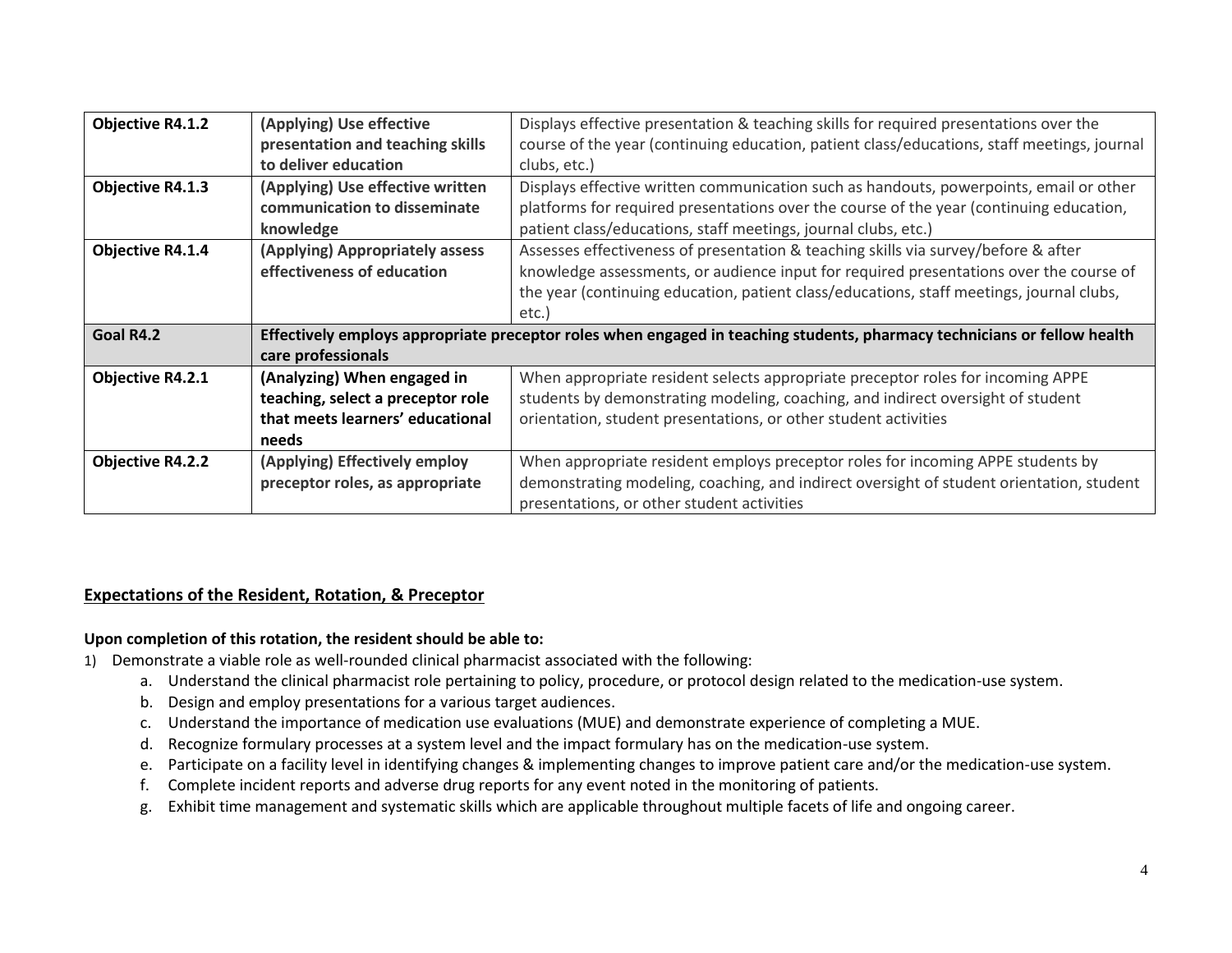- 2) Review and be familiar with the following resources:
	- a. Medical Center Memorandums (MCM)
	- b. Pharmacy Policies and Procedures (P&P)
	- c. VISN 20 Policy Memorandums
	- d. SORCC/VA National Formulary
	- e. ASHP PGY-1 Pharmacy Residency Standards including Competency Areas, Goals, Objectives (CAGOs) and duty hour requirements

**Rotation Specific Topics :** Common topics in which the resident will be expected to gain proficiency through literature review, topic discussion, and/or direct patient care experience including, but not limited to:

- Safe medication use
- Patient safety
- Criteria for use
- Formulary management
- Medication error reporting
- Appropriate documentation in electronic medical record
- Presentation skills
- Critical thinking
- Precepting & teaching
- Interdisciplinary communication & teamwork

## **Tentative Schedule Outline & Requirements: (customized to resident goals, strengths, and areas of improvement)**

**Quarter 1:** Demonstrates strategic planning & design to achieve outline CAGOs. This includes having an outline of expected upcoming presentations, self-evaluation surrounding goals, strengths, areas of improvement, and balancing residency workload with life to promote overall wellbeing. Also meeting quarterly expectations of error reporting, formulary management, and duty hours tracking.

**Quarter 2:** An appropriate amount of activities (40-50%) have been completed or are in process after the residency half-way mark. Continuing to review & complete self-evaluation surrounding goals, strengths, areas of improvement, and balancing residency workload with life to promote overall wellbeing. Also meeting quarterly expectations of error reporting, formulary management, and duty hours tracking.

**Quarter 3:** An appropriate amount of progress and activities (65-75%) have been completed or are in adequate process 9 months into the residency program. Continued self-evaluation surrounding goals, strengths, areas of improvement, and balancing residency workload with life to promote overall wellbeing. Also meeting quarterly expectations of error reporting, formulary management, and duty hours tracking.

**Final Review:** Completion of all residency program requirements to meet Achieved for Residency (ACH-R)